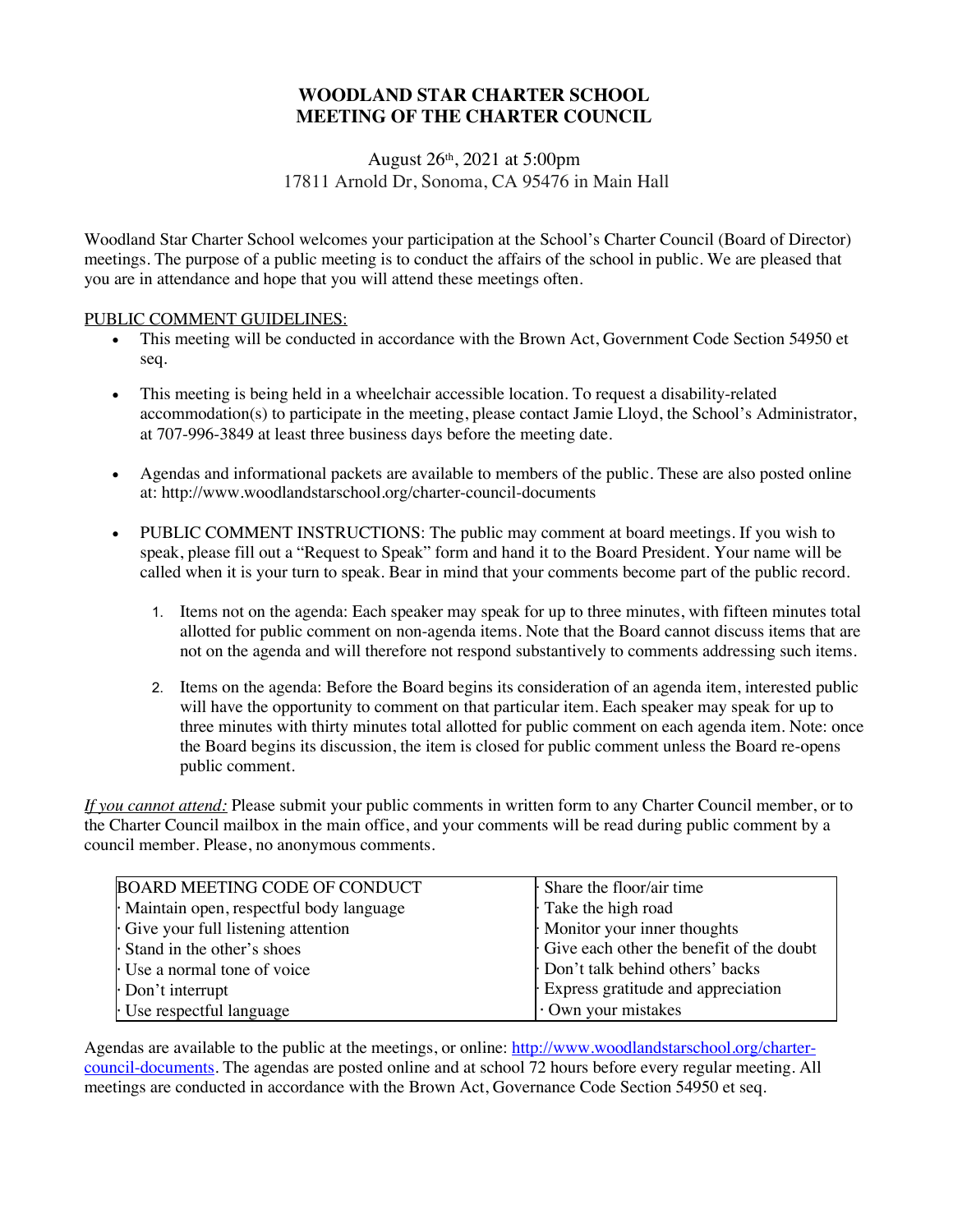## **WOODLAND STAR CHARTER SCHOOL MEETING OF THE CHARTER COUNCIL**

August 26th, 2021 at 5:00pm 17811 Arnold Dr, Sonoma, CA 95476 in Main Hall

# **AGENDA**

### **Procedural (5:00 pm)**

A. CALL TO ORDER Meeting called to order by Board President at: \_\_\_\_\_\_\_\_\_\_\_\_\_\_\_\_\_\_\_

Verse and Welcome:

### **Imbue thyself with the power of imagination. Have courage for the truth. Sharpen thy feeling for responsibility of soul.**

B. ROLL CALL

**Robert Stewart**, Board President **Seth Olyer**, Vice President **Brooke Sevenau**, Board member **Bill Kobabe**, Board member **Barbara Fitzmaurice**, Board member

| <b>Present</b> | <b>Absent</b> |
|----------------|---------------|
|                |               |
|                |               |
|                |               |
|                |               |
|                |               |
|                |               |
|                |               |
|                |               |
|                |               |

### C. DESIGNATE A TIMEKEEPER FOR MEETING:

### **Consent Agenda Items – adjustment of agenda, as needed (5:02 pm)**

All matters listed under the consent agenda are considered by the Board to be routine and will be approved/enacted by the Board in one motion in the form listed below. Unless specifically requested by a Board member for further discussion or removed from the agenda, there will be no discussion of these items prior to the Board voting on them.

- 1. July Warrants and Expenditures
- 2. Special Agenda Meeting Minutes: June 16th, 2021
- 3. Agenda: August 18th, 2021

### Staff Recommendation: **Approve all consent agenda items**

| Action:       | Aves:    |  |
|---------------|----------|--|
| Motioned by:  | Navs:    |  |
| Seconded by:  | Abstain: |  |
| $\sim$ $\sim$ |          |  |

Notes on vote above:

# **Communications (5:10 pm)**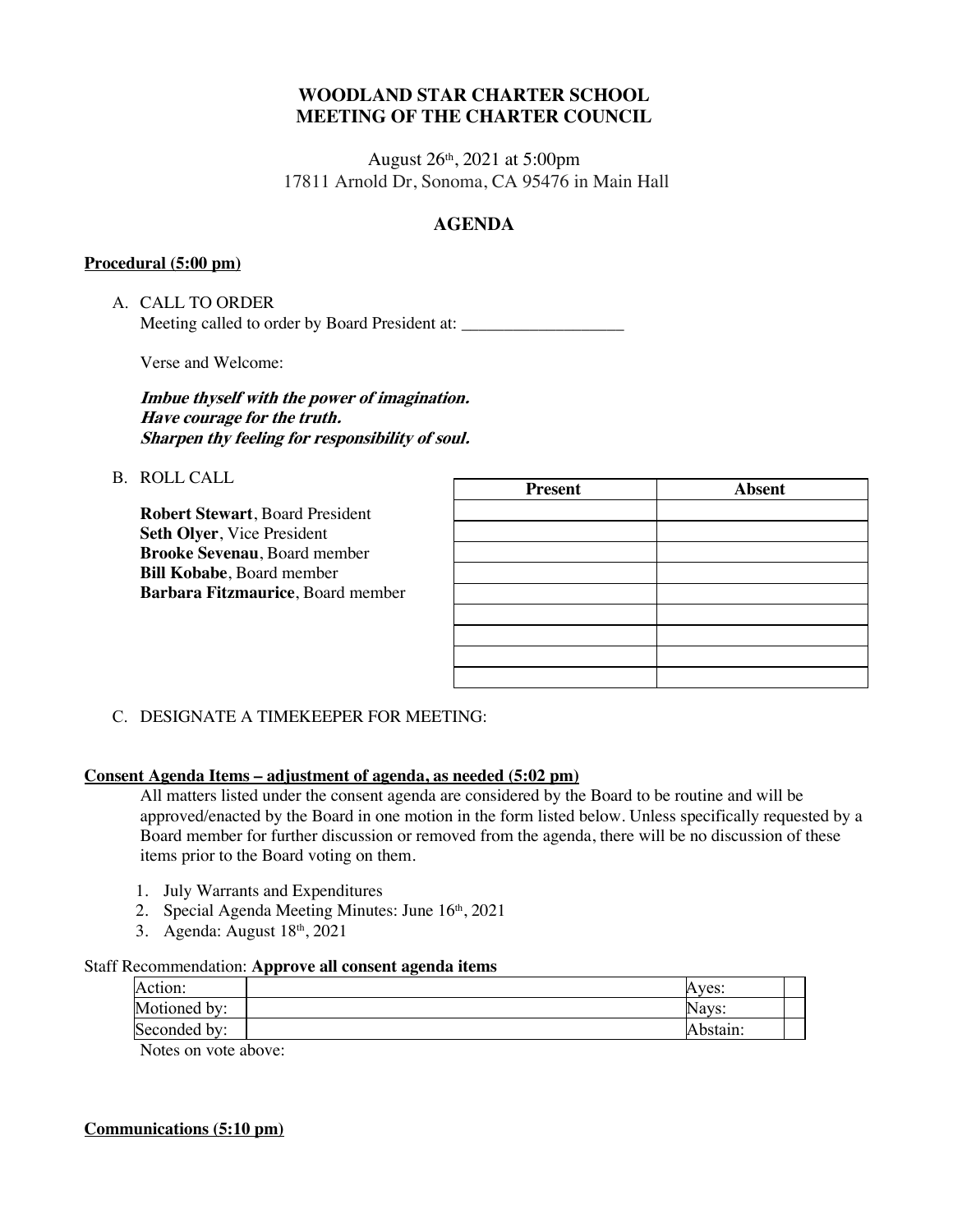A. PUBLIC COMMENT (If a member of the public plans to speak during this time, please be sure to read the meeting guidelines on page 1 and fill out a "Request to Speak" form and hand it to the Board President. Your name will be called when it is your turn to speak. Bear in mind that your comments become part of the public record. Note: The Board cannot discuss items that are not on the agenda and will therefore not respond substantively to comments addressing such items.

### 1. READ OFFICIAL CORRESPONDENCE (if any):

### **Information Items - Reports and other items scheduled for information & discussion (5:30 pm)**

- **Ed Foundation** Report from Rachel (10 min)
- **Business/Operation Manager** Becky (10 min)
- **SPED Temporary Job Change** Becky (10 min) VOTE
- **Budget Update** Becky and Caroline (15 min)
- **2021/22 Covid Safety Plan** Becky (15 min) VOTE
- **LCAP Update**  Caroline (5 min)
- $\bullet$  4<sup>th</sup> Grade Music Caroline (5 min)
- **Admin Report** Caroline (10 min)
- **Faculty** Bill  $(5 \text{ min})$
- **Parent Association** Brooke (5 min)

#### **Items Scheduled for Action and Discussion**

### **Consider approval of: 2021/22 Safety Plan**

| Staff Recommendation: Approve Draft |          |
|-------------------------------------|----------|
| Action:                             | Aves:    |
| Motioned by:                        | Nays:    |
| Seconded by:                        | Abstain: |
| Notes on yoto shows                 |          |

Notes on vote above

#### **Consider approval of: SPED Temporary Job Change**

| <b>Staff Recommendation: Approve</b> |          |  |
|--------------------------------------|----------|--|
| Action:                              | Aves:    |  |
| Motioned by:                         | Navs:    |  |
| Seconded by:                         | Abstain: |  |
| $\sim$ $\sim$                        |          |  |

Notes on vote above

#### **Recess to closed session**

Public Employee Performance Evaluation ( $\S$  54957)  $\Rightarrow$  Title: faculty member

### **Reconvene and ratify closed session decisions**

### **Items for next meeting agenda:**

### **Items for a future meeting agenda:**

#### **Next regular meeting:** September  $8<sup>th</sup>$ , 2021, 5 PM